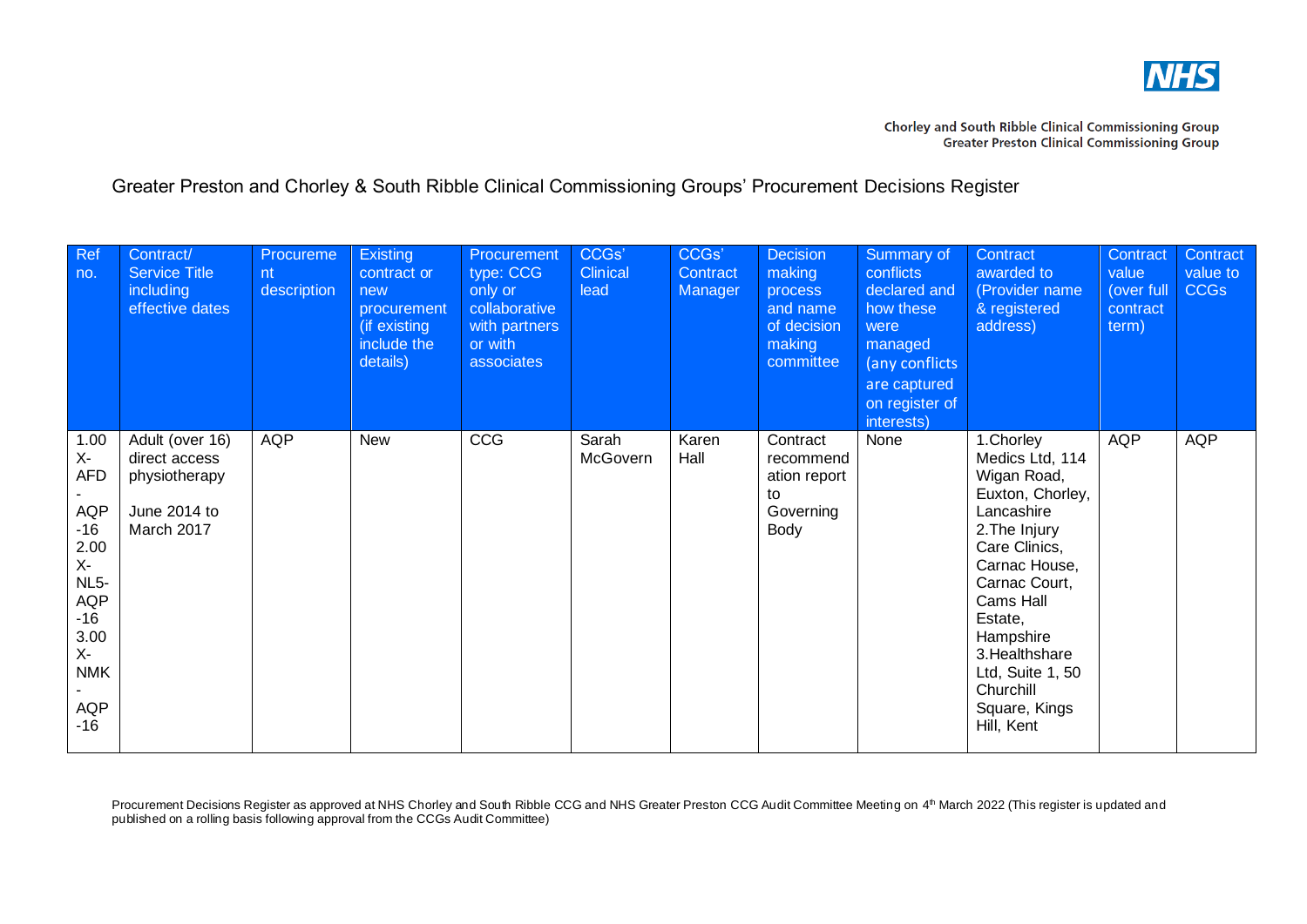

| Community<br>musculoskeletal<br>triage,<br>assessment and<br>treatment<br>service<br>Nov 2014 to Oct<br>2017                        | Restricted<br>procedure | <b>New</b> | CCG       | Zak Patel      | Michelle<br>Chappell             | Contract<br>recommend<br>ation report<br>to<br>Governing<br>Body | None | Virgin Care<br>Services Ltd,<br>Daresbury<br>Business Park,<br>Warrington | £6.9m          | £6.9m          |
|-------------------------------------------------------------------------------------------------------------------------------------|-------------------------|------------|-----------|----------------|----------------------------------|------------------------------------------------------------------|------|---------------------------------------------------------------------------|----------------|----------------|
| Tier 2<br>(community)<br>dermatology<br>service<br>January $2015 -$<br>January 2018<br>With the option<br>to extend by 24<br>months | Restricted<br>procedure | <b>New</b> | CCG       | Zak Patel      | Michelle<br>Chappell             | Contract<br>recommend<br>ation report<br>to<br>Governing<br>Body | None | About Health,<br>Somerset<br>House, Strand,<br>London WC2R<br>1LA         | £2.36m         | £2.36m         |
| Eating disorders<br>service                                                                                                         | Restricted<br>procedure | <b>New</b> | Associate | Matthew<br>Orr | <b>BwD</b><br>CCG as<br>host for | Contract<br>recommend<br>ation report                            | None | Lancashire Care<br>Foundation<br>Trust, Sceptre                           | £1,065,<br>711 | £1,065,7<br>11 |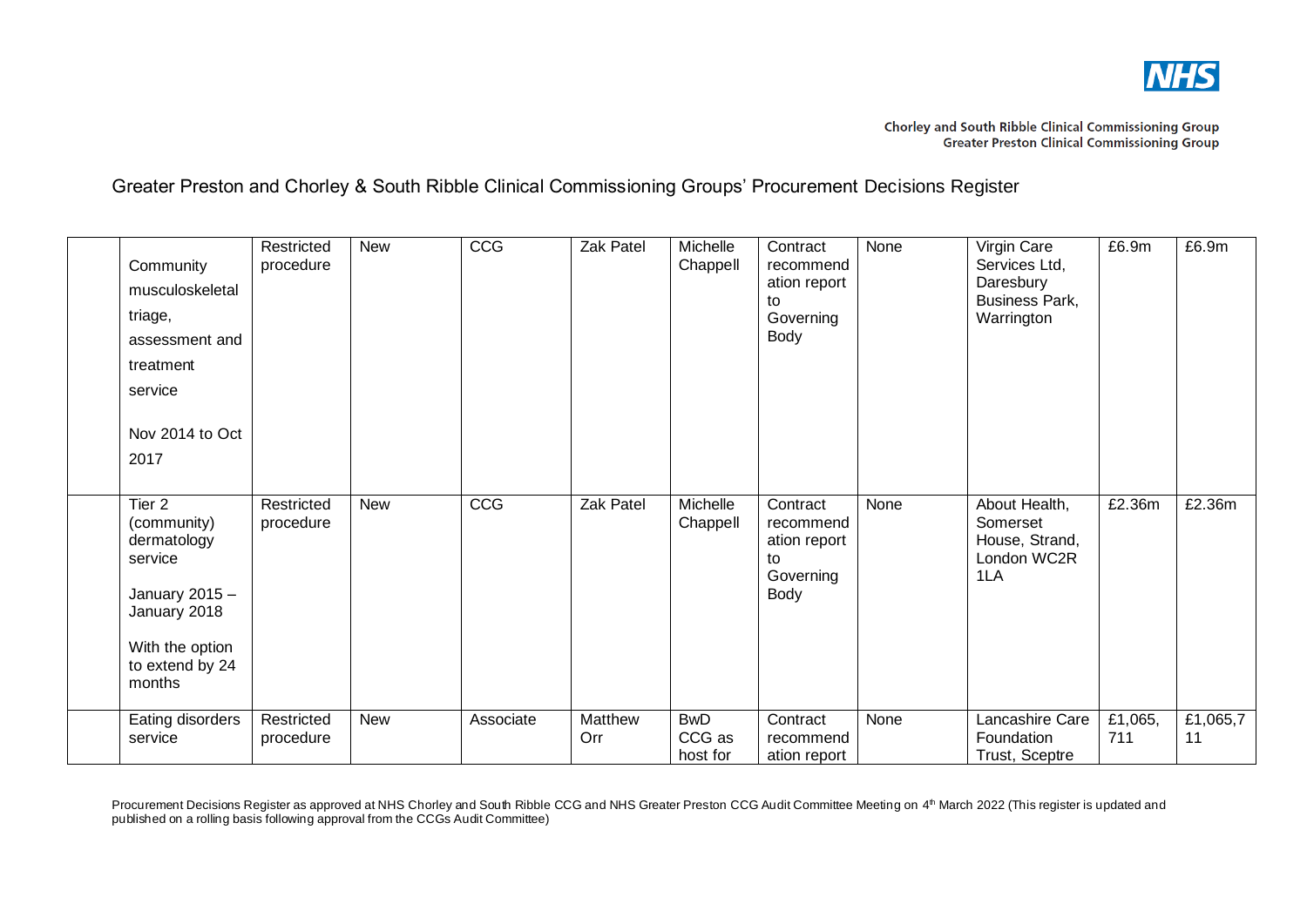

| February 2015 -<br>February 2018                                                   |                         |             |     |                                                                                                                      | the LCFT<br>MН<br>Contract | to<br>Governing<br>Body                                          |      | Point, Sceptre<br>Way, Walton<br>Summit,<br>Preston, PR5<br>6AW                                                                      |                 |                 |
|------------------------------------------------------------------------------------|-------------------------|-------------|-----|----------------------------------------------------------------------------------------------------------------------|----------------------------|------------------------------------------------------------------|------|--------------------------------------------------------------------------------------------------------------------------------------|-----------------|-----------------|
| Integrated<br><b>Urgent Care</b><br>Centre<br>November 2016<br>and October<br>2021 | Restricted<br>procedure | <b>New</b>  | CCG | Original<br>Lead:<br>Gareth<br><b>Wallis</b><br>Current<br>Leads: Dr<br>Sandeep<br>Prakash<br>and Dr Ann<br>Robinson | Ian Ward                   | Contract<br>recommend<br>ation report<br>to<br>Governing<br>Body | None | Go To Doc<br>Healthcare, The<br>Forum, 2<br>Tameside<br><b>Business Park,</b><br>Windmill Lane,<br>Denton,<br>Manchester,<br>M34 3QS | £30,000<br>,000 | £30,000,<br>000 |
| Ophthalmology<br><b>Tier 2 Services</b><br>April 2017 to<br>March 2020             | Restricted<br>procedure | Replacement | CCG | Original<br>Lead:<br>Gareth<br><b>Wallis</b><br>Current<br>Lead: Dr<br>Satyendra<br>Singh                            | Karen<br>Hall              | Contract<br>recommend<br>ation report<br>to CFO and<br>CAO       | None | Community<br>Health and<br>Eyecare Ltd, 34<br>Victoria Rd,<br>Fulwood,<br>Preston PR2<br>8NE                                         | £1,500,<br>000  | £1,500,0<br>00  |
| Ophthalmology<br><b>Macular Service</b>                                            | Restricted<br>procedure | <b>New</b>  | CCG | Original<br>Lead:<br>Gareth                                                                                          | Karen<br>Hall              | Contract<br>recommend<br>ation report                            | None | Care UK Ltd,<br>Connaught<br>House, 850 The                                                                                          | £1,200,<br>000  | £1,200,0<br>00  |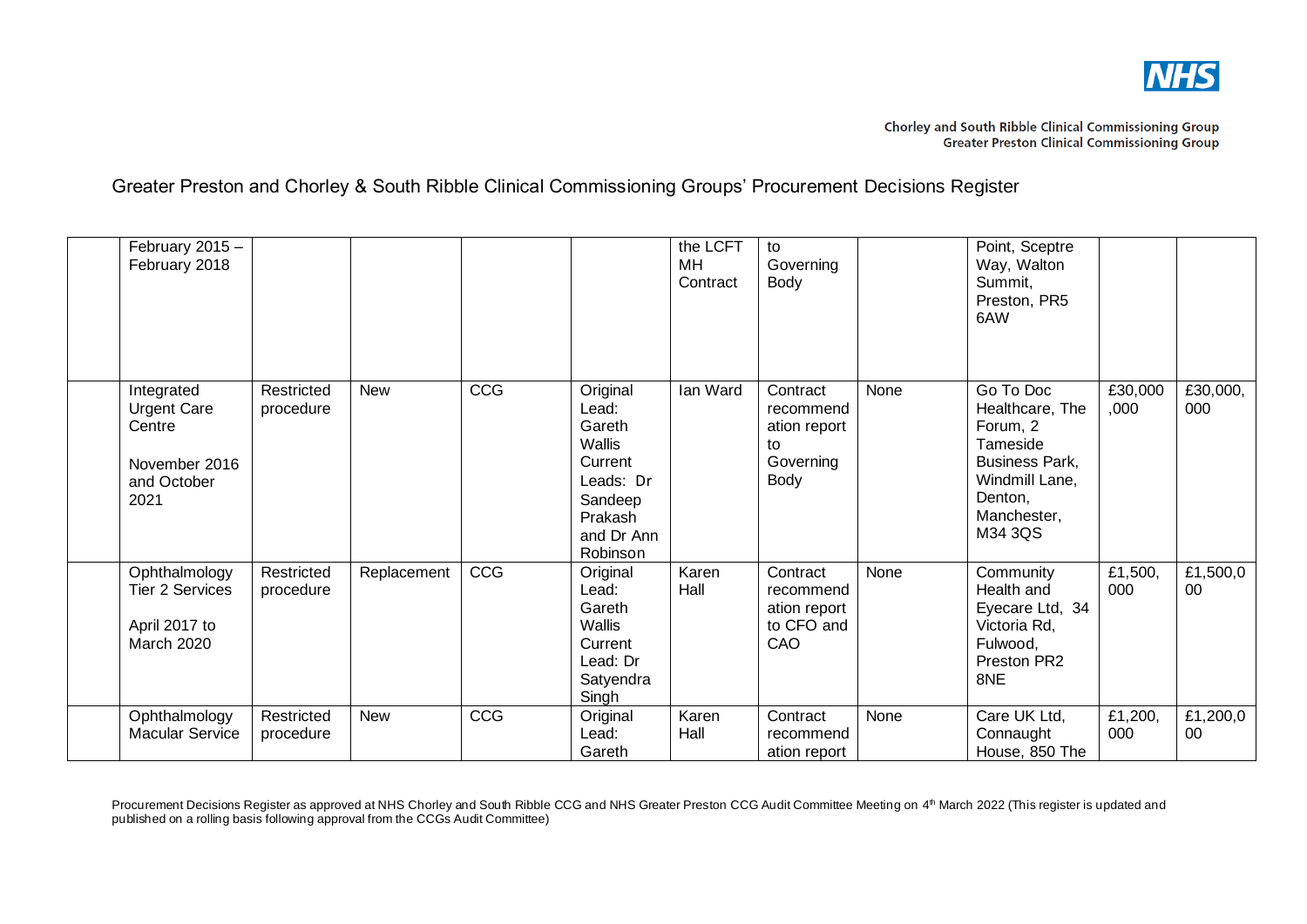

|                                            | April 2017 to<br><b>March 2020</b>                                                                               |                               |                                                                                                                         |     | <b>Wallis</b><br>Current<br>Lead: Dr<br>Satyendra<br>Singh |                        | to CFO and<br>CAO                                          |                                                         | Crescent,<br>Colchester<br>Business Park,<br>Colchester,<br>Essex, CO4<br>9QB                                                  |                |                |
|--------------------------------------------|------------------------------------------------------------------------------------------------------------------|-------------------------------|-------------------------------------------------------------------------------------------------------------------------|-----|------------------------------------------------------------|------------------------|------------------------------------------------------------|---------------------------------------------------------|--------------------------------------------------------------------------------------------------------------------------------|----------------|----------------|
|                                            | <b>Community ENT</b><br>Service<br>January 2017 to<br>January 2020                                               | Open<br>procedure             | New                                                                                                                     | CCG | Dr<br>Satyendra<br>Singh                                   | Gina<br>McLoughli<br>n | Contract<br>recommend<br>ation report<br>to CFO and<br>CAO | One potential<br>- Evaluator<br>removed and<br>replaced | <b>Beacon Medical</b><br>Services Group<br>Ltd, Parkway<br>House, Palatine<br>Road,<br>Wythenshaw,<br>Manchester<br>M22 4DB    | £3,017,<br>379 | £3,017,3<br>79 |
| 00X-<br>8J96<br>4-<br>CT-<br>$17 -$<br>001 | <b>Falls Lifting</b><br>Service.<br>April 2017 to<br>March 2018.<br>With the option<br>to extend by 12<br>months | 3 Quotation<br><b>Process</b> | Existing<br><b>Falls Lifting</b><br>Service as<br>previously<br>provided by<br>Progress<br>Housing<br>Group<br>(8J964). | CCG | Dr<br>Sandeep<br>Prakash<br>and Dr<br>Matthew<br>Orr       | David<br>Eccles        | Contract<br>recommend<br>ation<br>approved<br>by CFO       | None                                                    | Progress<br><b>Housing Group</b><br>(8J964),<br>Sumner House,<br>21 King Street,<br>Leyland,<br>Lancashire,<br><b>PR25 2LW</b> | £45,000        | £45,000        |
| 01E-<br><b>ORR</b>                         | <b>Referral Quality</b><br>Improvement                                                                           | Open<br>Procedure             | Existing                                                                                                                | CCG | $\star$                                                    | David<br>Sumner        | Contract<br>recommend                                      | Potential<br>conflict in                                | Orr Medical Ltd<br>(07430042),                                                                                                 | £380,47<br>8   | £380,47<br>8   |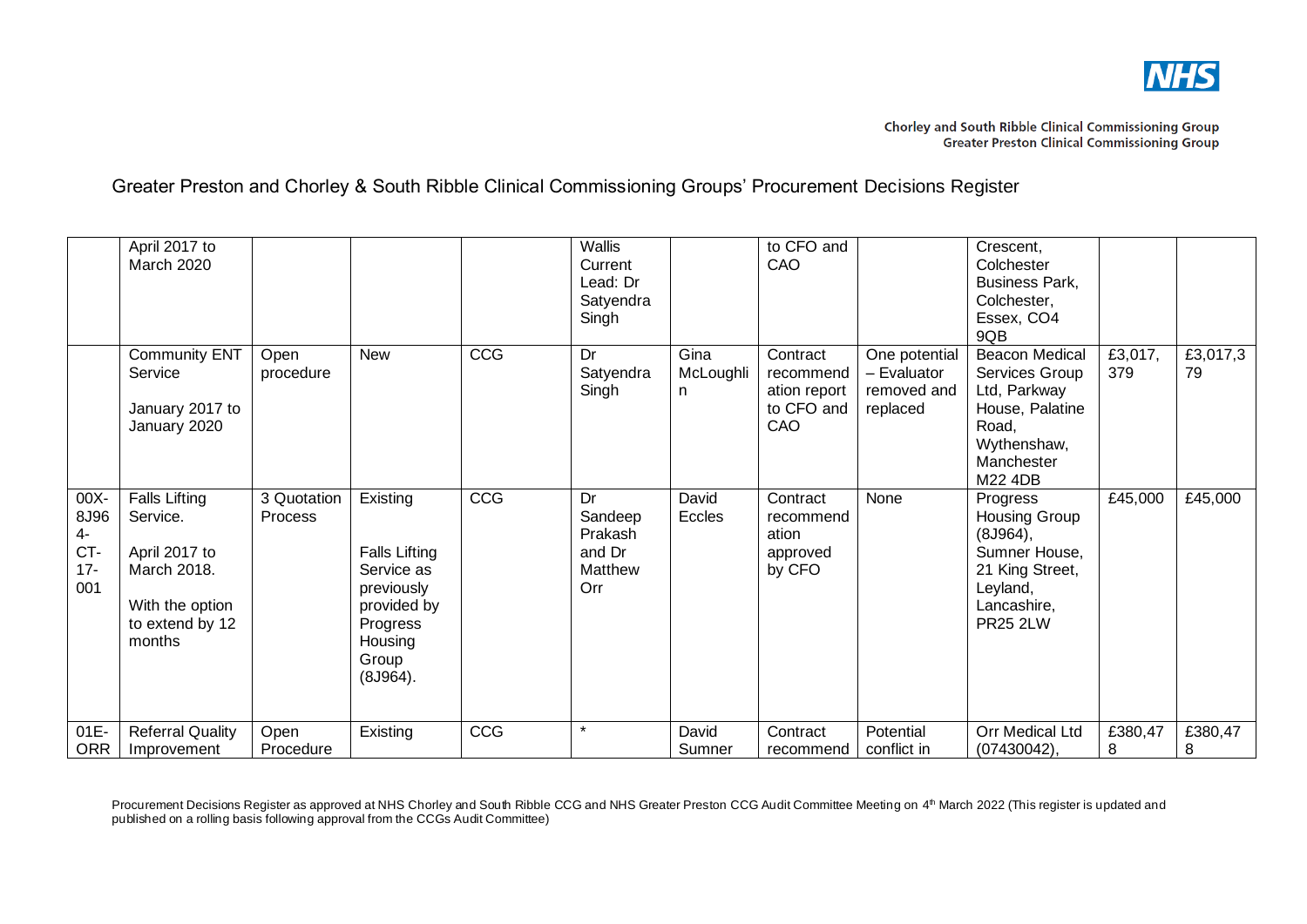

| $-CT -$<br>$17 -$<br>001                       | Scheme<br>(Triage)<br>November<br>2017- October<br>2018<br>With the option<br>to extend by 12<br>months                                                                                                       |                         | Clinical<br>Triage<br>Service<br>previously<br>provided by<br><b>Orr Medical</b><br>Ltd and LCG<br>Healthcare<br>Ltd |     |                                     |               | ation report<br>approved<br>by CFO                               | relation to<br>clinical lead-<br>secured a<br>new clinical<br>advisor to<br>support the<br>procurement                                                                                                                                                      | 48 Cross Keys<br><b>Drive</b><br>Whittle-le-<br>Woods<br>Chorley<br>Lancashire<br>PR67TF |                                     |                                       |
|------------------------------------------------|---------------------------------------------------------------------------------------------------------------------------------------------------------------------------------------------------------------|-------------------------|----------------------------------------------------------------------------------------------------------------------|-----|-------------------------------------|---------------|------------------------------------------------------------------|-------------------------------------------------------------------------------------------------------------------------------------------------------------------------------------------------------------------------------------------------------------|------------------------------------------------------------------------------------------|-------------------------------------|---------------------------------------|
| SBS/<br>16/P<br>C/ZY<br>/895<br>$\overline{2}$ | <b>NHS Chorley</b><br>and South<br>Ribble CCG and<br><b>NHS Greater</b><br>Preston CCG -<br><b>Internal Audit</b><br>Service<br>1 April 2018 -<br>31 March 2021<br>With the option<br>to extend by 2<br>years | <b>SBS</b><br>framework | Existing<br><b>Internal Audit</b><br>and Counter<br>Fraud<br>service<br>previously<br>provided by<br><b>MIAA</b>     | CCG | N/A as not<br>a clinical<br>service | Matt<br>Gaunt | Contract<br>recommend<br>ation report<br>to<br>Governing<br>Body | Conflicts<br>declared by<br>two<br>evaluators;<br>both had<br>previously<br>worked for<br>KPMG in the<br>past. The<br>conflicts<br>declared<br>were not<br>considered<br>as a rationale<br>for either<br>member to<br>not be a part<br>of the<br>evaluation | <b>KPMG LLP</b><br>(OC301540)<br>15 Canada<br>Square London<br>E14 5GL.                  | £239,80<br>0<br>(excludi<br>ng VAT) | £239,80<br>0<br>(excludin<br>$g$ VAT) |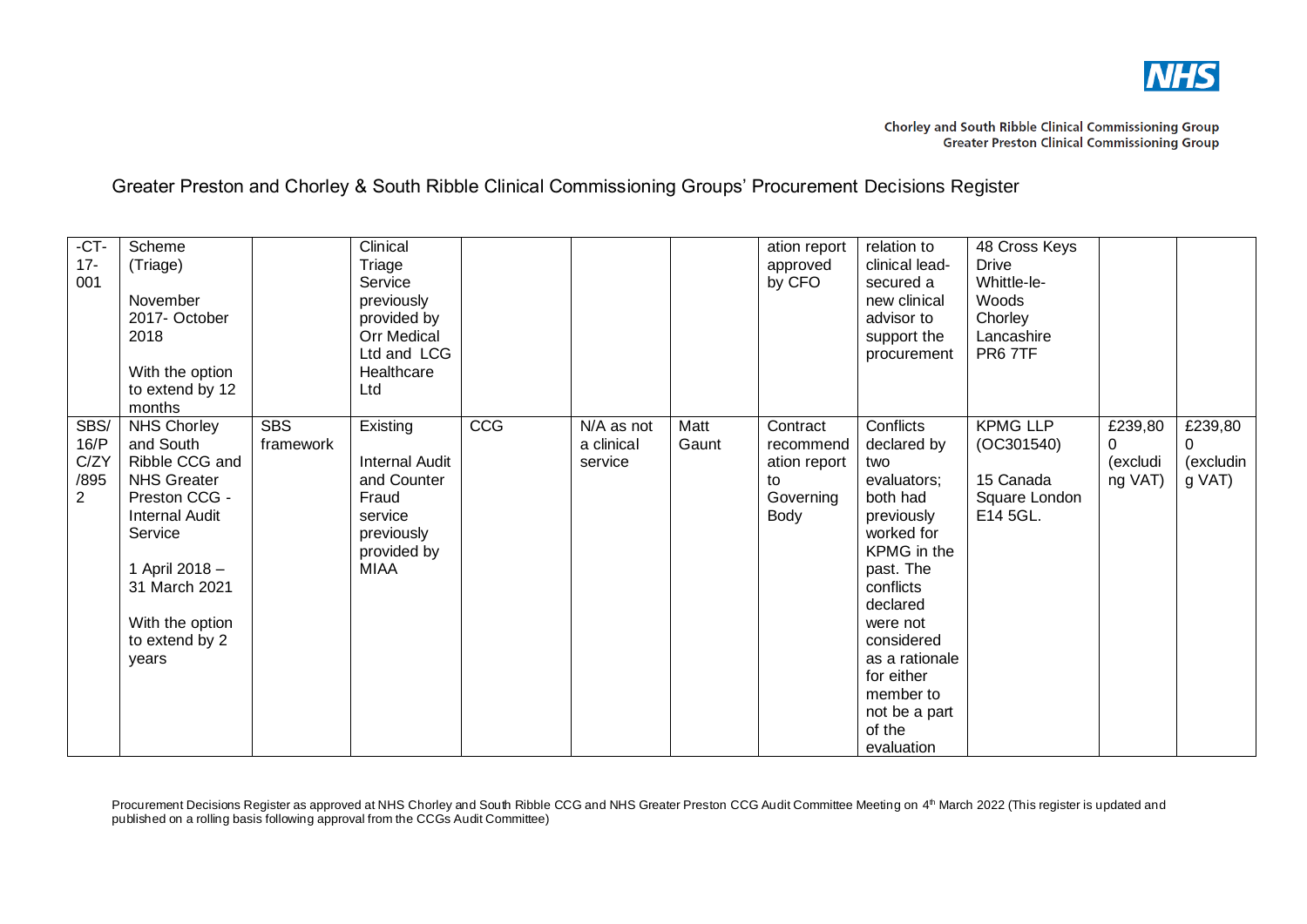

|                                                                                                                                                      |                         |                                                                                                                                                             |     |                          |                      |                                                             | panel.                                                                                                                                                                                                                               |                                                                                                                                     |                 |                 |
|------------------------------------------------------------------------------------------------------------------------------------------------------|-------------------------|-------------------------------------------------------------------------------------------------------------------------------------------------------------|-----|--------------------------|----------------------|-------------------------------------------------------------|--------------------------------------------------------------------------------------------------------------------------------------------------------------------------------------------------------------------------------------|-------------------------------------------------------------------------------------------------------------------------------------|-----------------|-----------------|
| <b>Bed Based</b><br>Intermediate<br>Care - Category<br>A Beds<br>1 April 2018- 31<br><b>March 2020</b><br>With the option<br>to extend by 2<br>years | Open<br>Procedure       | Existing<br>Intermediate<br>Care Beds<br>previously<br>provided by<br>Spiral Health<br>Community<br>Interest<br>Company                                     | CCG | Dr Ann<br>Robinson       | Karen<br>Hall        | Contract<br>recommend<br>ation report<br>approved<br>by CFO | None                                                                                                                                                                                                                                 | Spiral Health<br>Community<br>Interest<br>Company<br>(07393181),<br>NHS Offices,<br>Derby Road,<br>Wesham,<br>Kirkham,<br>PR4 3AL   | £5,595,<br>734  | £5,595,7<br>34  |
| Integrated MSK<br>Services<br>1 August 2018-<br>31 July 2023<br>With the option<br>to extend by 2<br>years                                           | Competitive<br>Dialogue | Existing:<br>Physiotherap<br>y previously<br>provided by<br>Chorley<br>Medics and<br><b>TICCS</b><br><b>MSK</b><br>previously<br>provided by<br>Virgin Care | CCG | Dr<br>Satyendra<br>Singh | Michelle<br>Chappell | Contract<br>recommend<br>ation report<br>approved<br>by CFO | ** Please see<br>below for a<br>summary of<br>the conflicts<br>declared that<br>relate to the<br>decision<br>makers/evalu<br>ators within<br>the process.<br>There were<br>no other<br>conflicts that<br>impacted on<br>the decision | Lancashire Care<br><b>NHS Foundation</b><br><b>Trust</b><br>Sceptre Point,<br>Sceptre Way,<br>Walton Summit,<br>Preston, PR5<br>6AW | £49,000<br>,000 | £49,000,<br>000 |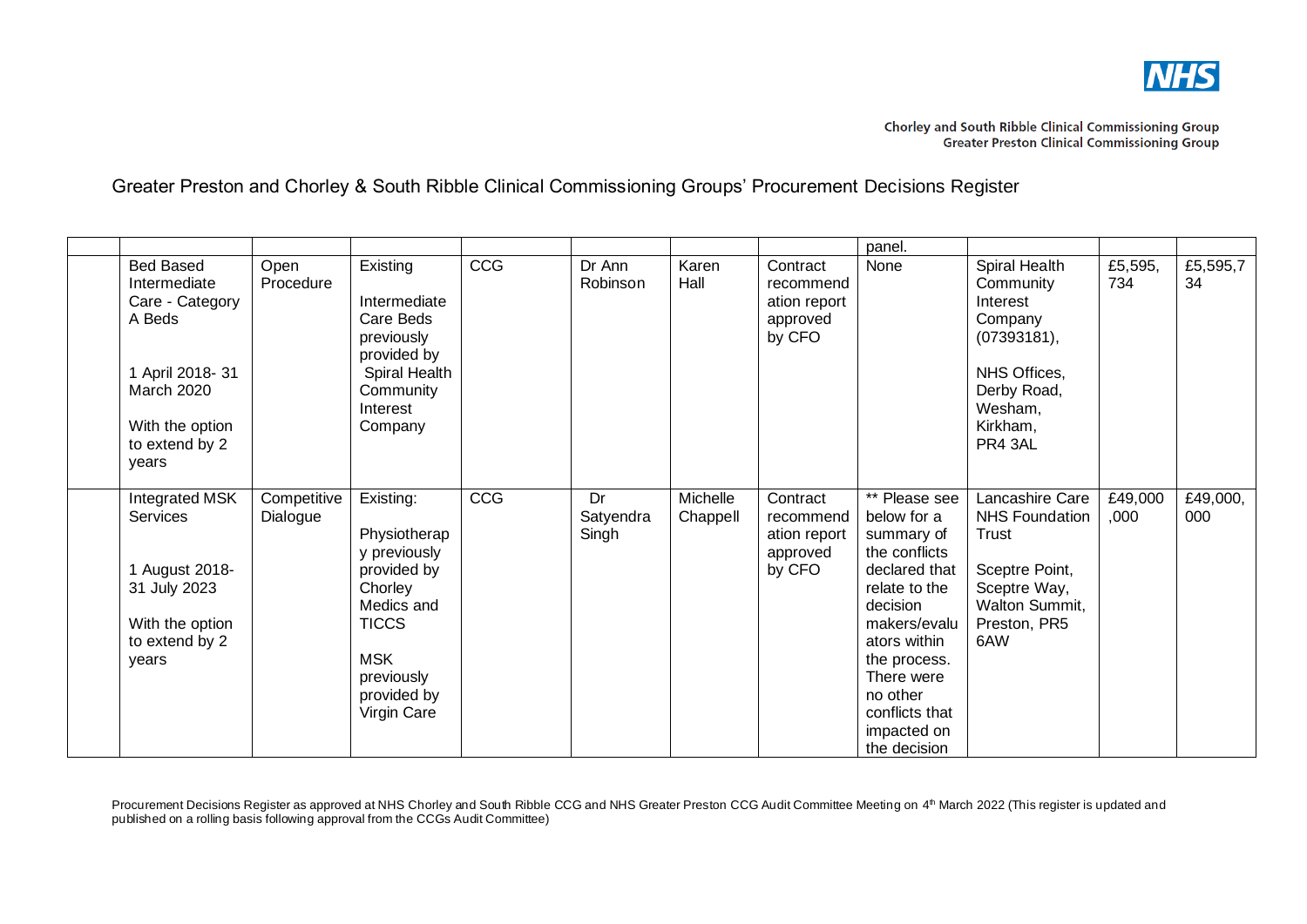

|                                  |                       | Rheumatolog<br>y- previously<br>provided by<br>Lancashire<br>Care<br>Foundation<br>Trust                                                                                                       |                          |                          |               |                       | making or<br>evaluation<br>stages of the<br>process. |                                  |              |         |
|----------------------------------|-----------------------|------------------------------------------------------------------------------------------------------------------------------------------------------------------------------------------------|--------------------------|--------------------------|---------------|-----------------------|------------------------------------------------------|----------------------------------|--------------|---------|
|                                  |                       | Persistent<br>MSK Pain<br>Management<br>- previously<br>provided by<br>Lancashire<br>Teaching<br>Hospitals<br><b>NHS</b><br>Foundation<br>Trust and<br>Ramsay<br>Health Care<br>New:<br>ME/CFS |                          |                          |               |                       |                                                      |                                  |              |         |
| <b>GP Online</b><br>Consultation | <b>NHS</b><br>England | New                                                                                                                                                                                            | <b>NHS</b><br>Lancashire | N/A as STP<br>initiative | Matt<br>Gaunt | Contract<br>recommend | None                                                 | <b>iPlato</b><br>Healthcare Ltd, | £420,00<br>0 | £95,592 |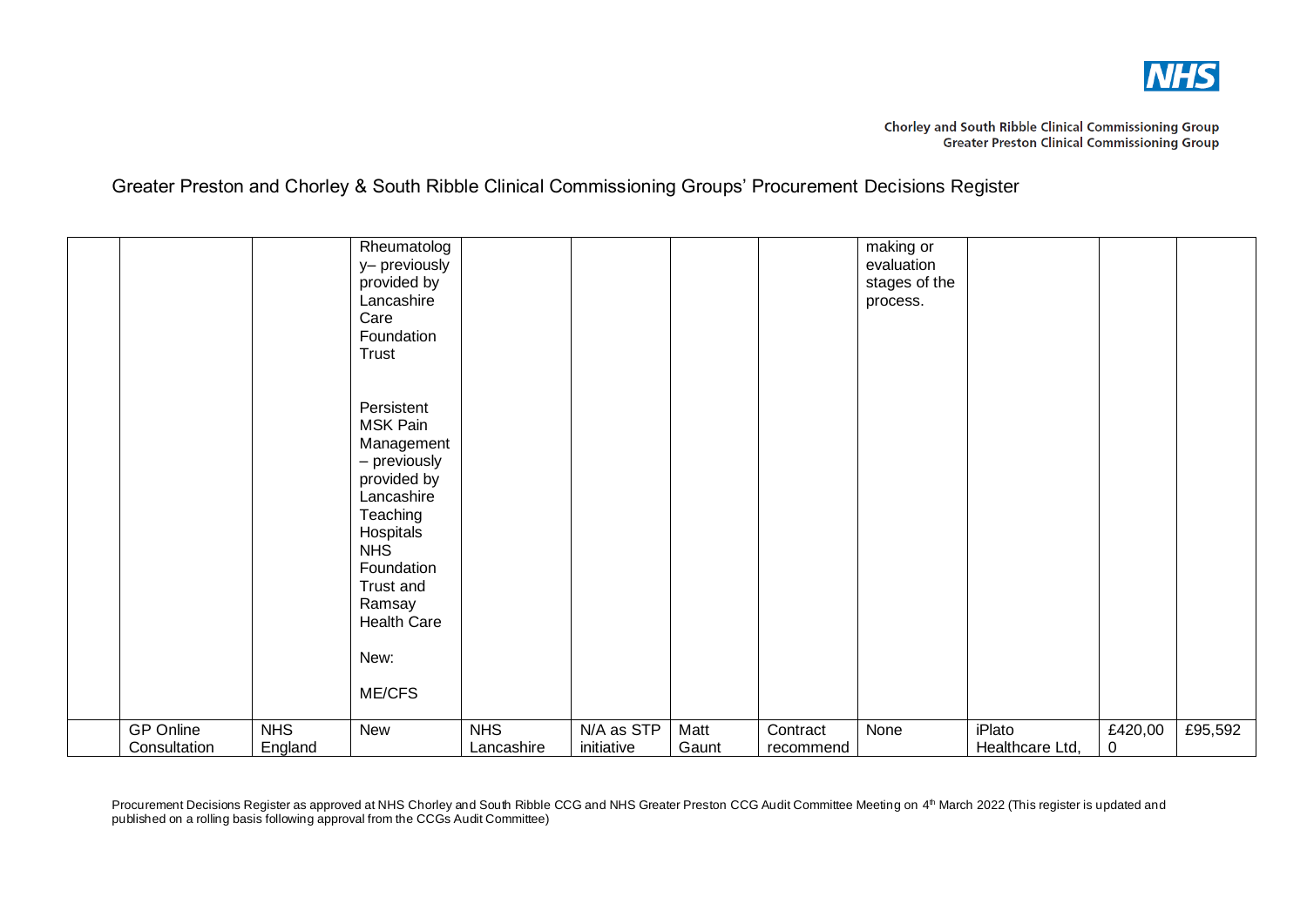

| Services to NHS<br>Lancashire and<br>South Cumbria<br><b>STP</b><br>1 April 2018- 31<br>March 2021<br>With the option<br>to extend up to<br>2 years in 12<br>month periods | Dynamic<br>Purchasing<br>System |                                                              | and South<br>Cumbria STP |                                                       |                 | ation report<br>approved<br>by C&SR<br>and GP<br>CCGs CFO   |      | (06131747),<br>1 King St,<br>London,<br>England, W6<br>9HR                             |                |                |
|----------------------------------------------------------------------------------------------------------------------------------------------------------------------------|---------------------------------|--------------------------------------------------------------|--------------------------|-------------------------------------------------------|-----------------|-------------------------------------------------------------|------|----------------------------------------------------------------------------------------|----------------|----------------|
| The Haven<br>Community<br>Crisis/ Recovery<br>Café<br>1 May 2019-30<br>April 2022<br>With the option<br>to extend up to<br>2 years                                         | Open<br>Procedure               | <b>New</b>                                                   | CCG                      | Dr Brigid<br>Finlay                                   | Karen<br>Hall   | Contract<br>recommend<br>ation report<br>approved<br>by CFO | None | Richmond<br>Fellowship,<br>(662712),<br>80 Holloway<br>Road<br>London<br><b>N7 8JG</b> | £1,750,<br>000 | £1,750,0<br>00 |
| Assisted Lifting<br>Service<br>April 2019 to<br>March 2020.                                                                                                                | 3 Quotation<br>Process          | Existing<br><b>Falls Lifting</b><br>Service as<br>previously | CCG                      | Dr<br>Sandeep<br>Prakash<br>and Dr<br>Ann<br>Robinson | David<br>Eccles | Contract<br>recommend<br>ation<br>approved<br>by CFO        | None | Progress<br>Housing<br>Association<br>Limited<br>Sumner House,                         | £34,000        | £34,000        |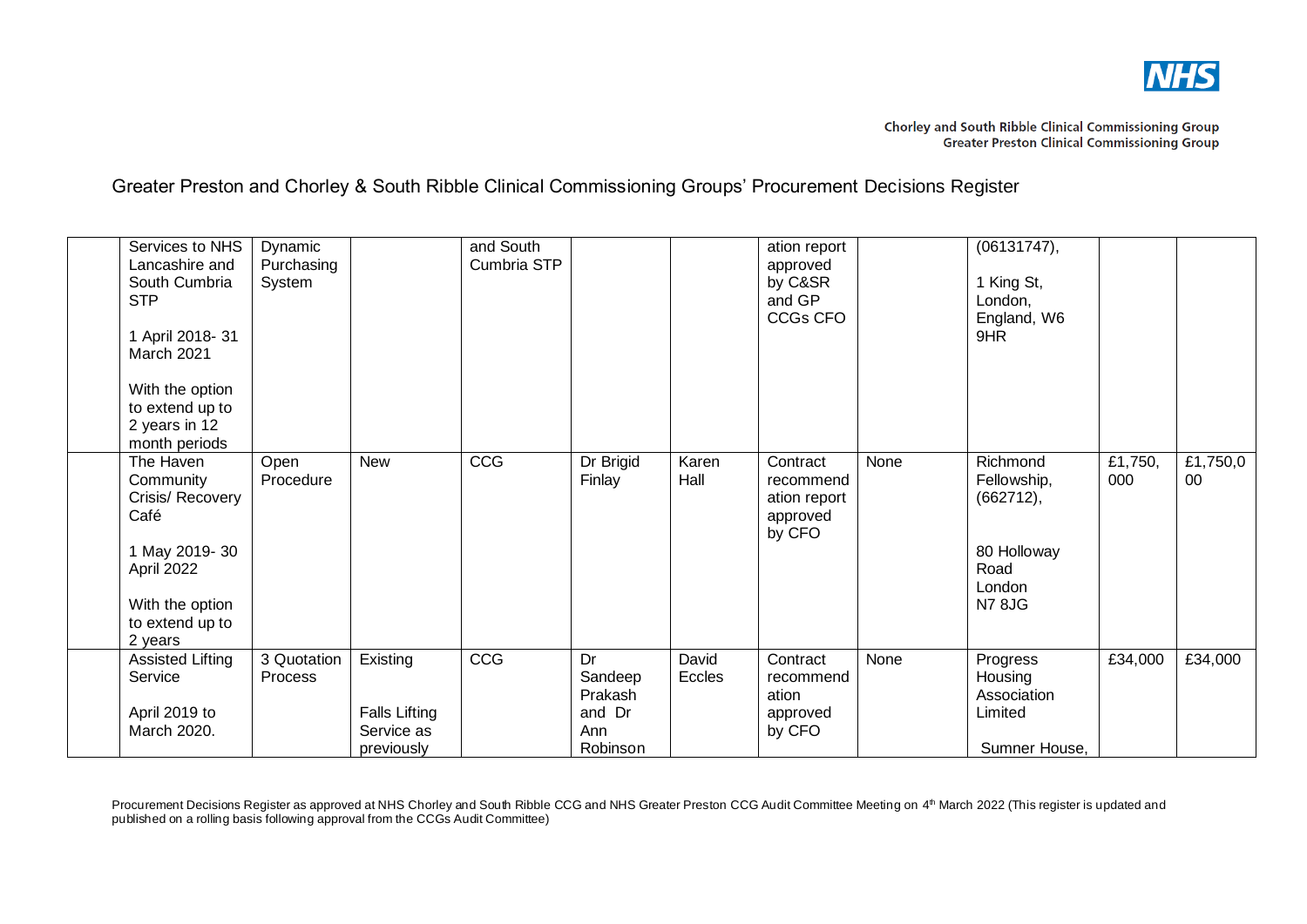

|                                                                                                                                                           |                   | provided by<br>Progress<br>Housing.                             |                                                                                                                              |                          |                                                                      |                                                                                                                                   |      | 21 King Street,<br>Leyland,<br>Lancashire,<br><b>PR25 2LW</b>                                                                      |                                                                     |                                                                            |
|-----------------------------------------------------------------------------------------------------------------------------------------------------------|-------------------|-----------------------------------------------------------------|------------------------------------------------------------------------------------------------------------------------------|--------------------------|----------------------------------------------------------------------|-----------------------------------------------------------------------------------------------------------------------------------|------|------------------------------------------------------------------------------------------------------------------------------------|---------------------------------------------------------------------|----------------------------------------------------------------------------|
| Provision of an<br>Online<br>Counselling<br>Service for 11-<br>16 year olds<br>Oct 2019-31<br>March 2020<br>With the option<br>to extend up to<br>2 years | Open<br>Procedure | Existing<br>Previously<br>provided by<br>XenZone Ltd            | Jointly<br>commissione<br>d across<br>Lancashire<br>and South<br>Cumbria<br><b>CCGs</b>                                      | Dr. Praful<br>Methukunta | David<br>Eccles                                                      | Contract<br>recommend<br>ation<br>approved<br>by CFO                                                                              | None | XenZone Ltd<br>(Kooth)<br>(04154208)<br>Epworth House,<br>25 City Road,<br>Shoreditch,<br>London EC1Y<br>1AA                       | £443,51<br>O                                                        | £125,17<br>5                                                               |
| Integrated<br><b>Hearing Service</b><br>for Age Related<br>Hearing Loss 50<br>years +<br>1 Jan 2020- 31<br>Dec 2022                                       | AQP+<br>Framework | Existing<br>Previously<br><b>AQP</b><br>Framework<br>across LSC | Collaborative<br>Procurement<br>Lancashire<br>and South<br>Cumbria ICS<br>- led by<br><b>Blackburn</b><br>with Darwen<br>CCG | Dr Santosh<br>Davis      | Susan<br>Atherton<br>(BwD<br>CCG-as<br>the lead<br>commissi<br>oner) | <b>Individual</b><br><b>CCG</b><br>Governanc<br>e/Approval<br>- for C&SR<br>and GP-<br>Contract<br>recommend<br>ation<br>approved | None | <b>Beacon Medical</b><br>Services Group<br>Ltd<br>Parkway House<br>Palatine Road<br>Lancashire<br>M22 4DB<br>Blackpool<br>Teaching | Tariff<br>based<br>contract<br>with no<br>committ<br>ed<br>activity | <b>Tariff</b><br>based<br>contract<br>with no<br>committ<br>ed<br>activity |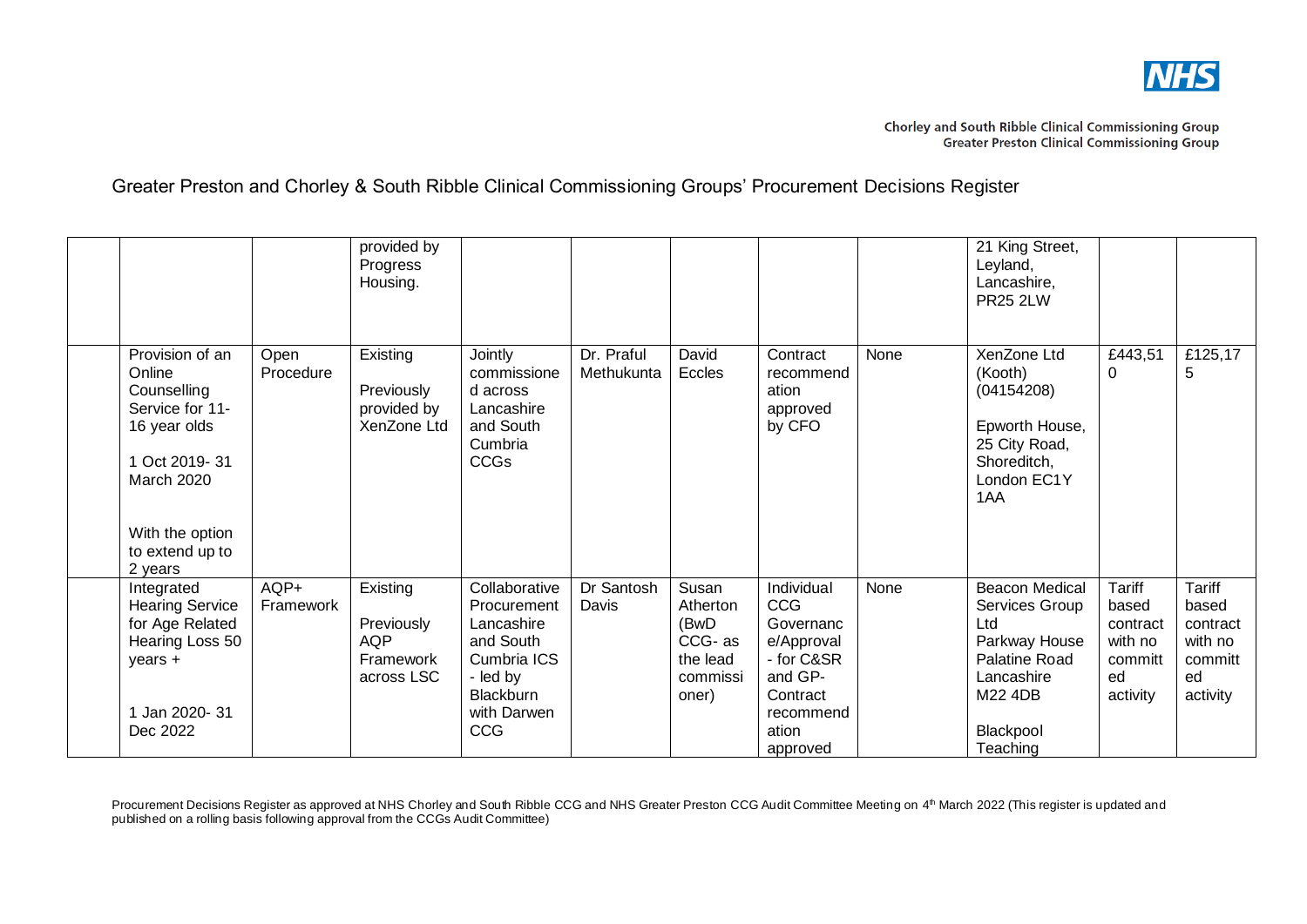

Chorley and South Ribble Clinical Commissioning Group<br>Greater Preston Clinical Commissioning Group

Greater Preston and Chorley & South Ribble Clinical Commissioning Groups' Procurement Decisions Register

| With the option |  |  | by CFO | <b>Hospitals NHS</b> |  |
|-----------------|--|--|--------|----------------------|--|
|                 |  |  |        |                      |  |
| to extend up to |  |  |        | Foundation           |  |
| 2 years         |  |  |        | Trust                |  |
|                 |  |  |        | Whinney Heys         |  |
|                 |  |  |        | Road                 |  |
|                 |  |  |        | Blackpool            |  |
|                 |  |  |        | Lancashire           |  |
|                 |  |  |        | FY3 8NR              |  |
|                 |  |  |        |                      |  |
|                 |  |  |        |                      |  |
|                 |  |  |        | Scrivens Ltd         |  |
|                 |  |  |        | Scrivens House,      |  |
|                 |  |  |        | 60 Islington Row     |  |
|                 |  |  |        | Middleway            |  |
|                 |  |  |        | Birmingham           |  |
|                 |  |  |        | West Midlands        |  |
|                 |  |  |        | <b>B15 1PH</b>       |  |
|                 |  |  |        |                      |  |
|                 |  |  |        |                      |  |
|                 |  |  |        | Specsavers           |  |
|                 |  |  |        | Optical Group        |  |
|                 |  |  |        | La Villiaze          |  |
|                 |  |  |        | St Andrews,          |  |
|                 |  |  |        | Guernsey             |  |
|                 |  |  |        | GY6 8YP              |  |
|                 |  |  |        |                      |  |
|                 |  |  |        | The Outside          |  |
|                 |  |  |        | Clinic               |  |
|                 |  |  |        | Old Town court       |  |
|                 |  |  |        |                      |  |
|                 |  |  |        | Swindon              |  |
|                 |  |  |        | Wiltshire            |  |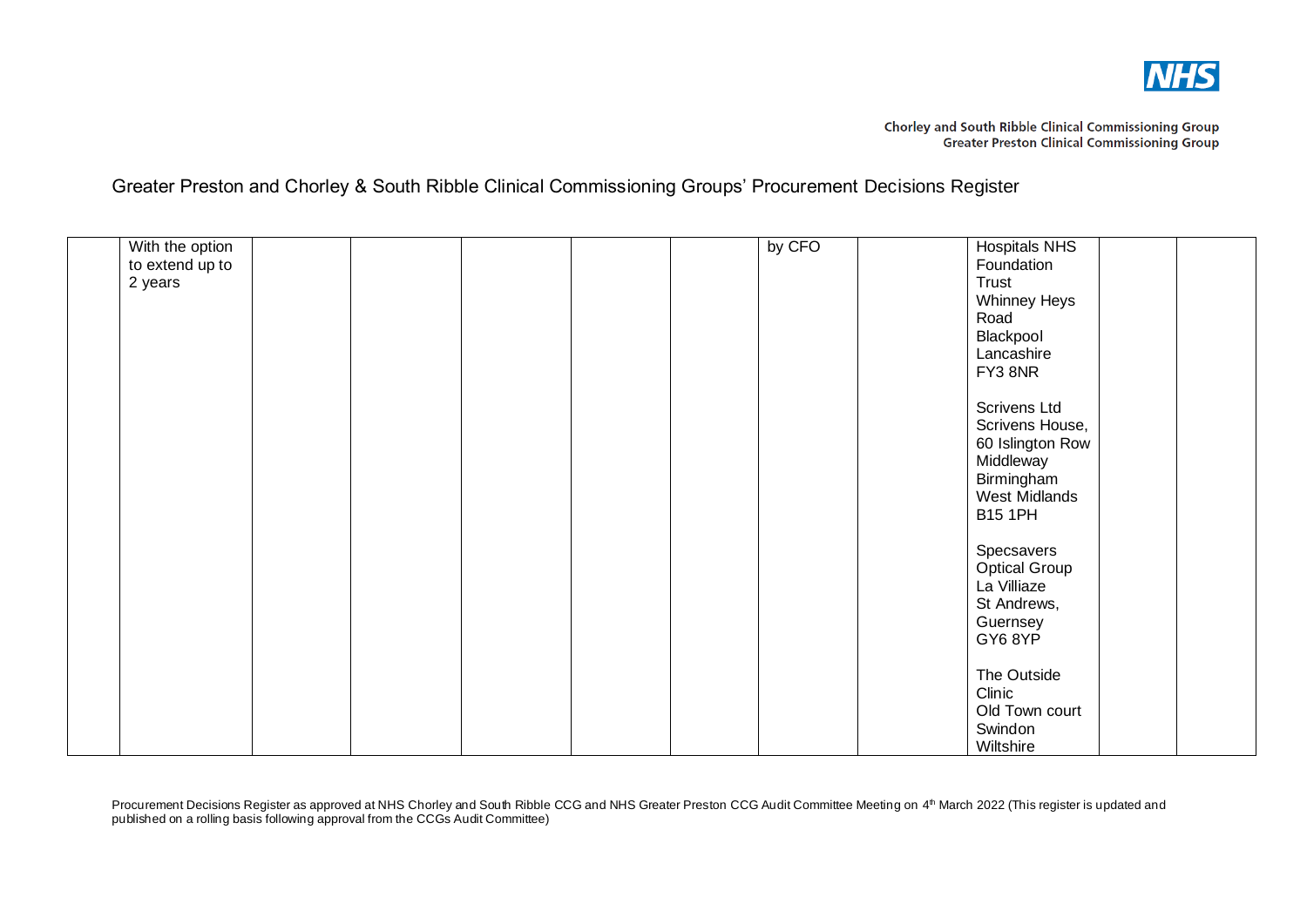

| <b>Primary Medical</b><br><b>Care Provision</b><br>for Station<br>Surgery,<br>Leyland<br>1 <sup>st</sup> August 2020-<br>30 <sup>th</sup> September<br>2030<br>With the option<br>to extend up to<br>5 years | Accelerated<br>Open<br>Procedure | Existing<br>Previously<br>provided by<br>Park View<br>Surgery (as a<br>caretaker<br>provider) | CCG | Dr Hari Nair                    | Angie<br>Ashworth<br>(NHSE&I-<br>as they<br>manage<br>the<br>contract<br>on behalf<br>of the<br>CCGs) | Contract<br>Recommen<br>dation<br>Report<br>approved<br>by the<br>CCG's<br>Primary<br>Care<br>Commissio<br>ning<br>Committee | Three<br>individuals<br>declared<br>potential<br>conflicts of<br>interest;<br>these were<br>reviewed by<br>the CCG's<br>COI<br>Guardians<br>and were<br>deemed to<br>create no<br>conflicts that<br>would<br>prevent the<br>involvement<br>of the three<br>individuals in<br>the<br>procurement<br>process. | Leyland<br>Surgery,<br>West Paddock<br>Leyland<br>Lancashire<br><b>PR25 1HR</b> | £5,333,<br>543 | £5,333,5<br>43 |
|--------------------------------------------------------------------------------------------------------------------------------------------------------------------------------------------------------------|----------------------------------|-----------------------------------------------------------------------------------------------|-----|---------------------------------|-------------------------------------------------------------------------------------------------------|------------------------------------------------------------------------------------------------------------------------------|-------------------------------------------------------------------------------------------------------------------------------------------------------------------------------------------------------------------------------------------------------------------------------------------------------------|---------------------------------------------------------------------------------|----------------|----------------|
| Population<br>Health<br>Management<br>Coaching                                                                                                                                                               | 3 Quotation<br><b>Process</b>    | <b>New</b>                                                                                    | CCG | Dr<br>Shashidhar<br>Khandavalli | Andrew<br>Rushton                                                                                     | Contract<br>recommend<br>ation<br>approved                                                                                   | None                                                                                                                                                                                                                                                                                                        | National<br>Association of<br><b>Primary Care</b><br>(NACP)                     | £29,100        | £29,100        |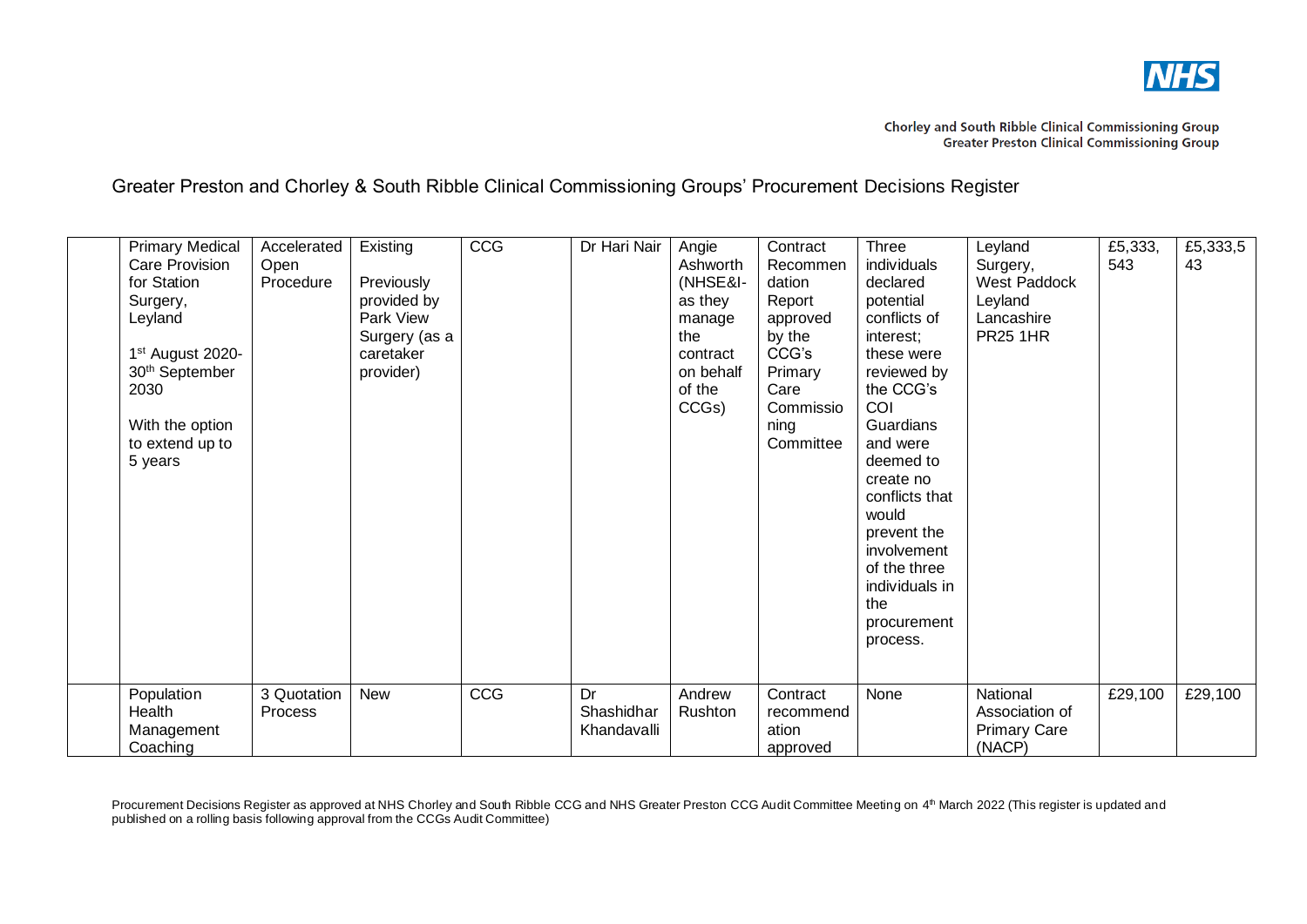

| Service<br>5 <sup>th</sup> October<br>2020-31st<br>December 2021                                 |                   |            |                                                        |                          |                           | by CFO                                                         |                                                                                                                                                                                                                                                                                               | $\overline{5}^{\text{th}}$ Floor,<br>$20 - 21$<br>Cavendish<br>Square,<br>London,<br>W1G 0RN                                                                          |                 |                 |
|--------------------------------------------------------------------------------------------------|-------------------|------------|--------------------------------------------------------|--------------------------|---------------------------|----------------------------------------------------------------|-----------------------------------------------------------------------------------------------------------------------------------------------------------------------------------------------------------------------------------------------------------------------------------------------|-----------------------------------------------------------------------------------------------------------------------------------------------------------------------|-----------------|-----------------|
| Mental Health<br>Service for<br>Schools<br>1 <sup>st</sup> January<br>2022-31st<br>December 2024 | Open<br>Procedure | <b>New</b> | Joint<br>procurement<br>with West<br>Lancashire<br>CCG | Dr. Ros<br><b>Bonsor</b> | Lindsay<br><b>Nuttall</b> | Contract<br>Recommen<br>dation<br>Report<br>approved<br>by CFO | Five<br>individuals<br>declared<br>potential<br>conflicts of<br>interest;<br>three stood<br>down from<br>being<br>involved in<br>the process,<br>for $2$<br>individuals<br>their<br>declarations<br>were<br>deemed to<br>create no<br>conflicts that<br>would<br>prevent their<br>involvement | Compass -<br>Services to<br>Improve Health<br>and Wellbeing,<br>Studio One<br>Ground Floor<br>Marlborough<br>House<br>Westminster<br>Place<br>York<br><b>YO26 6RW</b> | £4,759,<br>001. | £2,992,0<br>21. |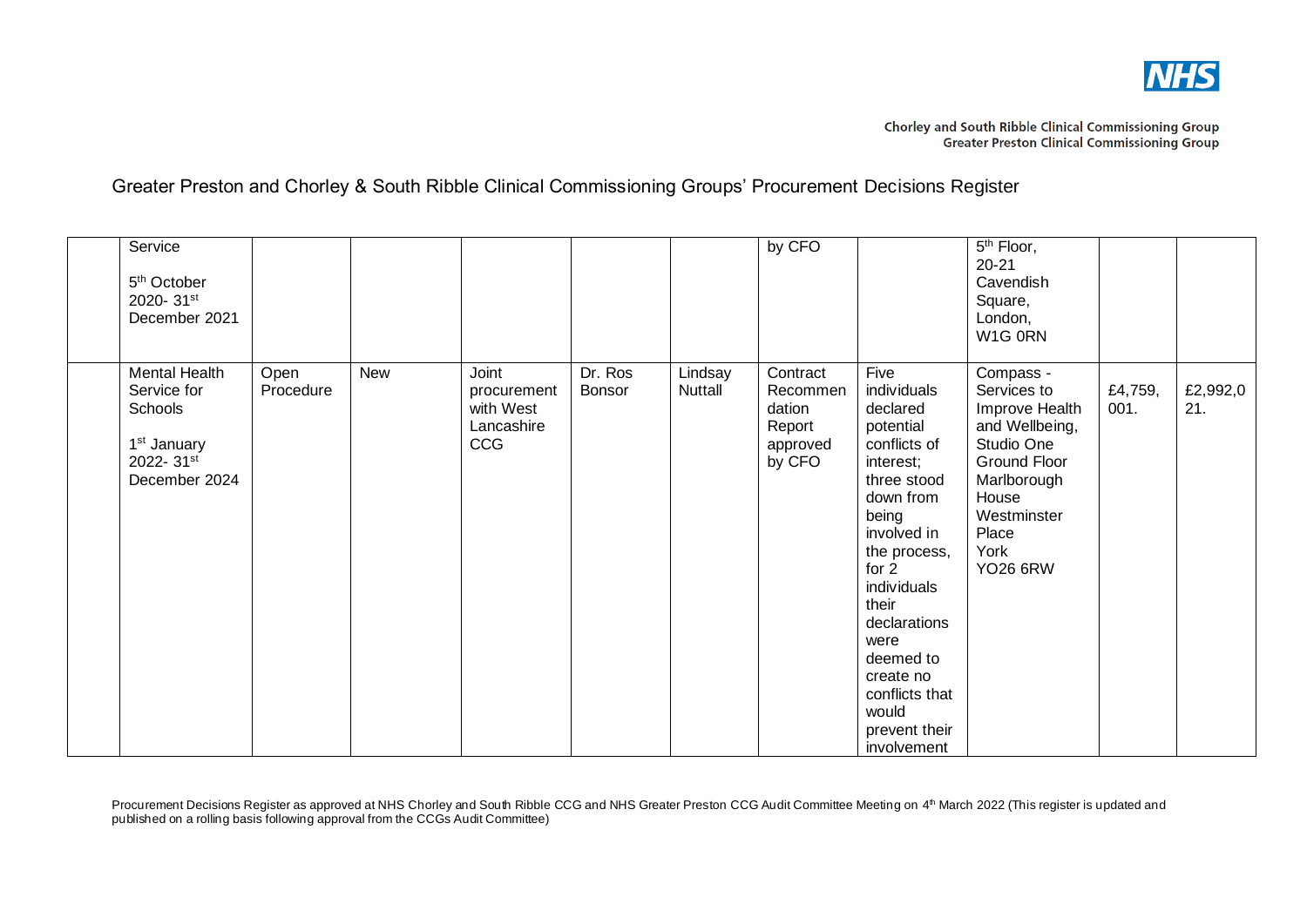

|                                                                                                                                                             |                   |                                                                             |     |                      |                    |                                                                | in the<br>procurement<br>process. |                                                                                 |              |                |
|-------------------------------------------------------------------------------------------------------------------------------------------------------------|-------------------|-----------------------------------------------------------------------------|-----|----------------------|--------------------|----------------------------------------------------------------|-----------------------------------|---------------------------------------------------------------------------------|--------------|----------------|
| <b>Night Sitting</b><br>Service<br>1 <sup>st</sup> April 2022-<br>31 <sup>st</sup> March 2024<br>With the option<br>to extend for a<br>further 12<br>months | Open<br>Procedure | Existing<br>End of Life<br>Sitting<br>Service<br>provided by<br>Marie Curie | CCG | Clinical<br>lead tbc | Lindsay<br>Nuttall | Contract<br>Recommen<br>dation<br>Report<br>approved<br>by CFO | None                              | <b>Marie Curie</b><br>(507597)<br>89 Albert<br>Embankment,<br>London SE1<br>7TP | £450,00<br>0 | £450,00<br>- U |

\*For the purpose of the procurement a clinical advisor, Dr Simon Shaw was appointed to support the evaluation of the bids, from a contract management perspective, Gareth Wallis will be the CCGs' clinical lead from the 1<sup>st</sup> November 2017. Gareth Wallis has now been replaced by Dr Satyendra Singh as the clinical lead.

### \*\* **Declared Conflicts for the Integrated MSK Service**

- A patient representative/evaluator (at the selection stage) declared that they had a position of authority at the ME/CFS Support Group. At the beginning of this process this created no conflict. The group was then approached by bidders as a potential sub-contractor at stage 2 of the competitive dialogue. The patient representative took no further part in any evaluation or decision making at this point.
- An evaluator declared that they contract manage (as a co-located CSU employee with the CCGs) a range of providers who may also be bidders in the process. This is not as a result of a positon/relationship that is separate and additional to the evaluator's professional